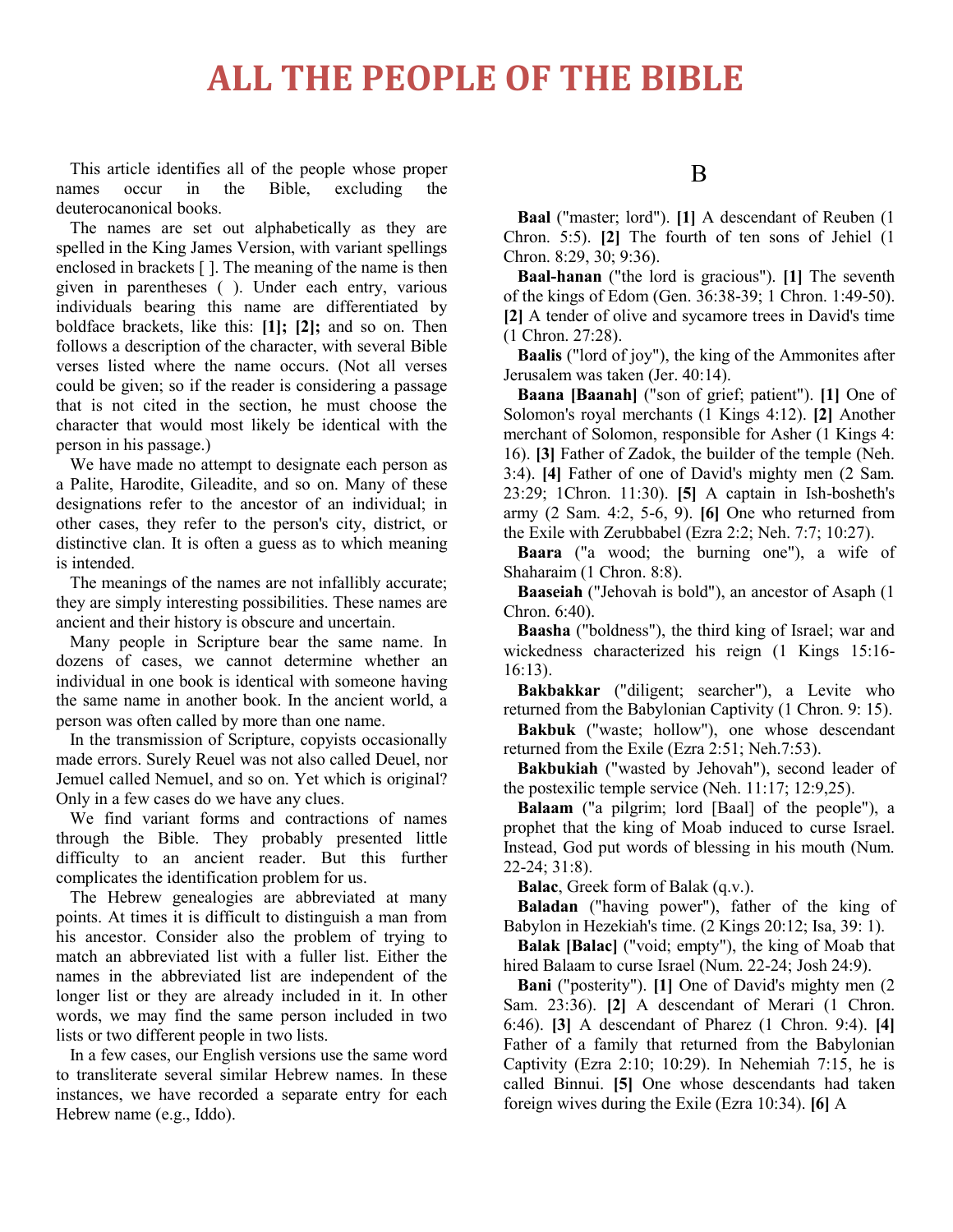descendant of [5] who took a foreign wife during the Exile (Ezra 10:38). **[7]** A Levite who helped to repair the wall of Jerusalem (Neh. 3: 17; 8:7; 9:4-5). **[8]** A Levite who assisted in the devotions of the people (Neh. 9:4; 10:13). **[9]** One who sealed the new covenant with God after the Exile (Neh. 10:14). **[10]** A Levite whose son was an overseer of the Levites after the Exile. Perhaps the same as [7] or [8] (Neh. 11:22).

**Barabbas** ("father's son"), a murderer whom the people demanded that Pontius Pilate should release instead of Christ (Matt. 27:17,20-21,26; Mark 15:7).

**Barachel** ("blessed of God"), father of Elihu, a figure in Job (Job 32:2, 6).

**Barachiah [Berechiah]** ("blessed of Jehovah"), father of Zechariah the prophet (Zech. 1:1).

**Barachias** (Greek form of Barachiah), the father of a prophet whom the Jews killed (Matt. 23:35).

**Barak** ("lightning"), the general of the judge Deborah; he helped to defeat Sisera (Judg. 4:6--5:15).

**Bariah** ("fugitive"), a descendant of David (1 Chron. 3:22).

**Bar-jesus**. *See* Elymas.

**Bar-jonah**. *See* Peter.

**Barkos** ("partly colored"), an ancestor of captives returning from the Exile (Ezra 2:53; Neh.7:55).

**Barnabas** ("son of consolation"), a Jewish Christian who traveled widely with Paul (Acts 4:36; 9:27; 11:22- 30; Gal. 2: 1). His original name was Joses, but he was named Barnabas by the apostles (Acts 4:36); obviously they considered him to be their consoler.

**Barsabas**. *See* Joseph [11]; Juda [13].

**Bartholomew** ("son of Tolmai"), one of Jesus' twelve apostles (Matt. 10:3; Mark 3: 18; Acts 1: 13). He is probably the same as Nathanael (q.v.).

**Bartimaeus** (Aramaic *bar*, "son" and Greek *timaios*, "honorable"), a blind beggar healed by Christ (Mark 10:46-52).

**Baruch** ("blessed"). **[1]** Jeremiah's friend and scribe (Jer. 32:12-13,16; 36). **[2]** One who helped to rebuild the wall of Jerusalem (Neh. 3:20; 10:6). **[3]** A descendant of Perez who returned from the Exile (Neh. 11:5).

**Barzillai** ("strong"). **[1]** One who befriended David when he fled from Absalom (2 Sam. 17:27; 19:31-39). **[2]** Husband of Merab, Saul's eldest daughter, and father of Adriel (2 Sam. 21:8). **[3]** A priest whose genealogy was lost during the Exile (Ezra 2:61; Neh. 7:63).

**Bashemath [Basmath]** ("fragrant"). **[1]** A daughter of Solomon (1 Kings 4: 15). **[2]** A wife of Esau (Gen. 26:34). *See also* Esau. **[3]** Another wife of Esau, whom he married to appease his father (Gen. 36:3-4, 10, 13). *See also* Esau's Wives.

**Basmath**. *See* Bashemath.

**Bath-sheba [Bathshua]** ("the seventh daughter; daughter of the oath"), the beautiful wife of Uriah the Hittite, and afterward the wife of David (2 Sam. 11:3; 12:24; 1 Kings 1:11-2:19). She was the mother of Solomon and an ancestor of Christ (Matt. 1:6). She is called Bathshua in 1 Chronicles 3:5.

**Bath-shua** ("daughter of prosperity"). **[1]** Another name of Bath-sheba (q.v.). **[2]** The wife of Judah. In Genesis 38:2 and 1 Chronicles 2:3, the KJV incorrectly renders her name as "daughter of Shua "; Bath-shua is really a proper name.

**Bavai** ("wisher"), one who helped to rebuild the wall of Jerusalem (Neh. 3: 18).

**Bazlith [Bazluth]** ("asking"), one whose descendants returned from the Exile (Ezra 2:52; Neh.7:54).

**Bealiah** ("Jehovah is lord"), a man who joined David at Ziklag (1 Chron. 12:5).

**Bebai** ("fatherly"). **[1]** An ancestor of captives returning from the Exile (Ezra 2: 11; Neh. 7: 16). **[2]** An ancestor of some returning from the Exile with Ezra (Ezra 8: 11; 10:28); perhaps the same as [1]. **[3]** One who sealed the new covenant with God after the Exile (Neh. 10:15).

**Becher** ("youth; firstborn"). **[1]** A son of Ben-hadad I, the king of Syria who made a son of Ephraim (Num. 26:35); perhaps the same as Bered in 1 Chronicles 7:20.

**Bechorath** ("first birth"), an ancestor of Saul (1 Sam. 9:1).

**Bedad** ("alone"), father of Hadad, fourth king of Edom (Gen. 36:35; 1 Chron. 1:46).

**Bedan** ("son of judgment"). **[1]** A leader of Israel mentioned as a deliverer of the nation (1 Sam. 12:11). The Septuagint, Syriac, and Arabic read Barak instead; however, many think this is a reference to Abdon. **[2]** A descendant of Manasseh (l Chron. 7: 17).

**Bedeiah** ("servant of Jehovah"), one who had married a foreign wife during the Exile (Ezra 10:35).

**Beeliada [Eliada]** ("the lord knows"), a son of David (l Chron. 14:7) also known as Eliada (2 Sam. 5:16; 1 Chron. 3:8). The meanings of these two names are thought to be identical.

**Beera [Beerah]** ("expounder"). **[1]** A descendant of Asher (1 Chron. 7: 37). **[2]** A prince of Reuben who was carried captive to Assyria (1 Chron. 5:7).

**Beeri** ("man of the springs" or "expounder"). **[1]** Father of Judith, a wife of Esau (Gen. 26:34). *See also* Esau's Wives. **[2]** Father of the prophet Hosea (Hos. 1:1).

**Bela [Belah]** ("consumption"). **[1]** A king of Edom, the first mentioned in Scripture (Gen. 36:32-33; 1 Chron. 1:43-44). **[2]** A son of Benjamin and one of the lefthanded heroes (Gen. 46:21; 1 Chron. 7:6-7). **[3]**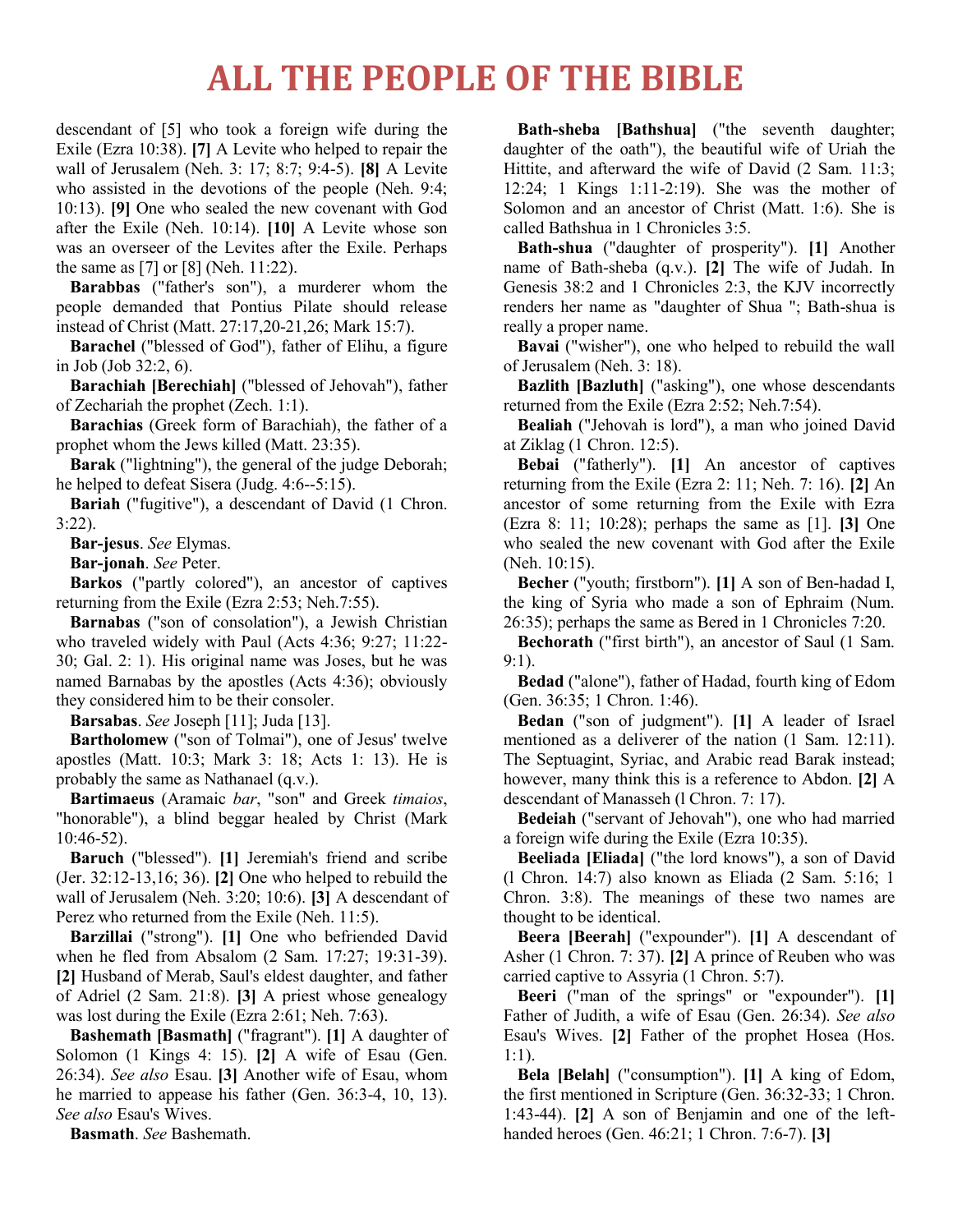Descendant of Reuben (l Chron. 5:8).

**Belshazzar** (Hebrew form of the Babylonian name Bel-shar-usur-"[the god] Bel has protected the king[ship]"), the son of Nakonidus and co-regent in Babylon. He witnessed strange handwriting on the wall of his palace before his kingdom was overthrown by Persia. (Dan. 5; 7:1; 8:1).

**Belteshazzar** (Hebrew form of the Babylonian name, Balat-usu-usur-"Protect his life!"), the name given to Daniel in Babylon (Dan. 1:7). *See* Daniel.

**Ben** ("son"), an assistant in the temple musical service at the time of David (l Chron. 15:18).

**Benaiah** ("Jehovah has built"). **[1]** The third leader of David's army, counselor to the kings, and loyal friend of both David and Solomon (2 Sam. 8: 18; 20:23; 1 Kings 1:8-2:46). **[2]** One of David's mighty men (2 Sam. 23:30;

1 Chron. 11:31). **[3]** Head of a family of the tribe of Simeon (1 Chron. 4:36). **[4]** One of David's priests (l Chron. 15:18,20,24; 16:56). **[5]** Father of one of David's counselors (1 Chron. 27:34). **[6]** The grandfather of Jahaziel (2 Chron. 20:14). **[7]** An overseer of the temple during Hezekiah's reign (2 Chron. 31: 13). **[8], [9], [10], [11]** Four men who married foreign wives during the Exile (Ezra 10:25,30,35,43). **[12]** Father of Pelatiah, a prince of Judah (Ezek. 11:1, 13).

**Ben-ammi** ("son of my people"), the ancestor of the Ammonites (Gen. 19:38), born to Lot and his daughter.

**Ben-hadad** ("son of [the god] Hadad"). **[1]** Beh-hadad I, the king of Syria who made a league with Asa of Judah and invaded Israel (l Kings 15: 18, 20; 2 Chron. 10:2, 4). **[2]** Benhadad II, another king of Syria defeated by Ahab; he eventually laid siege to Samaria itself (1 Kings 20; 2 Kings 6:24; 8:7, 9. **[3]** The son of Hazael who reigned over Syria as the empire disintegrated (2 Kings 13:3, 24-25; Amos 1:4). **[4]** Possibly a general title of the Syrian kings (Jer. 49:27).

**Ben-hail** ("strong; son of strength"), a prince of Judah under Jehoshaphat (2 Chron. 17:7).

**Ben-hanan** ("son of grace"), a son of Shimon of the tribe of Judah (1 Chron. 4:20).

**Beninu** ("our son"), one who sealed the new covenant with God after the Exile (Neh. 10:13).

**Benjamin** ("son of the right hand"). **[1]** The youngest son of Jacob; his descendants became one of the twelve tribes of Israel (Gen. 35:18,24; 42:4, 36; 43-45. **[2]** A descendant of Benjamin (1 Chron. 7: 10). **[3]** A descendant of Harim (Ezra 10:32). **[4]** One who helped to repair the wall of Jerusalem (Neh. 3:23). **[5]** One who helped to dedicate the wall of Jerusalem (Neh. 12:34).

**Beno** ("his son"), a descendant of Merari (l Chron. 24:26-27).

**Ben-hadad's capital**. When Ben-hadad II united the Arameans (who lived in the territory northwest of Israel) he strengthened Damascus as the capital of his domain. Ben-hadad's armies defeated the combined forces of Israel and Judah in a battle at Ramoth-gilead, in which King Ahab was killed (1 Kings 22:1-35). Modern Damascus shows the strong influence of Muslim culture.



**Benoni** ("son of my sorrow"), name given to Rachel's child as she died bearing him; Jacob changed his name to Benjamin (q. v.).

**Ben-zoheth** ("son of Zoheth; corpulent; strong"), a descendant of Judah through Caleb (l Chron. 4:20).

**Beor [Bosor]** ("shepherd"). **[1]** Father of Bela, the king of Edom (Gen. 36:32; 1 Chron. 1:43). **[2]** Father of the prophet Balaam (Num. 22:5; 24:3, 15; 31:8).

**Bera** ("gift"), a king of Sodom in the time of Abram (Gen. 14:2).

**Berachah** ("blessing"), one who joined David at Ziklag (l Chron. 12:3).

**Berachiah**. *See* Berechiah [2].

**Beraiah** ("unfortunate"). **[1]** A son of Asher (Gen. 46:17; Num. 26:44-45). **[2]** A son of Ephraim (l Chron. 7:23). **[3]** A descendant of Benjamin (1 Chron. 8:13, 16). **[4]** A descendant of Levi (1 Chron. 23: 10-11).

**Berechiah [Berachiah]** ("Jehovah is blessing"). **[1]** A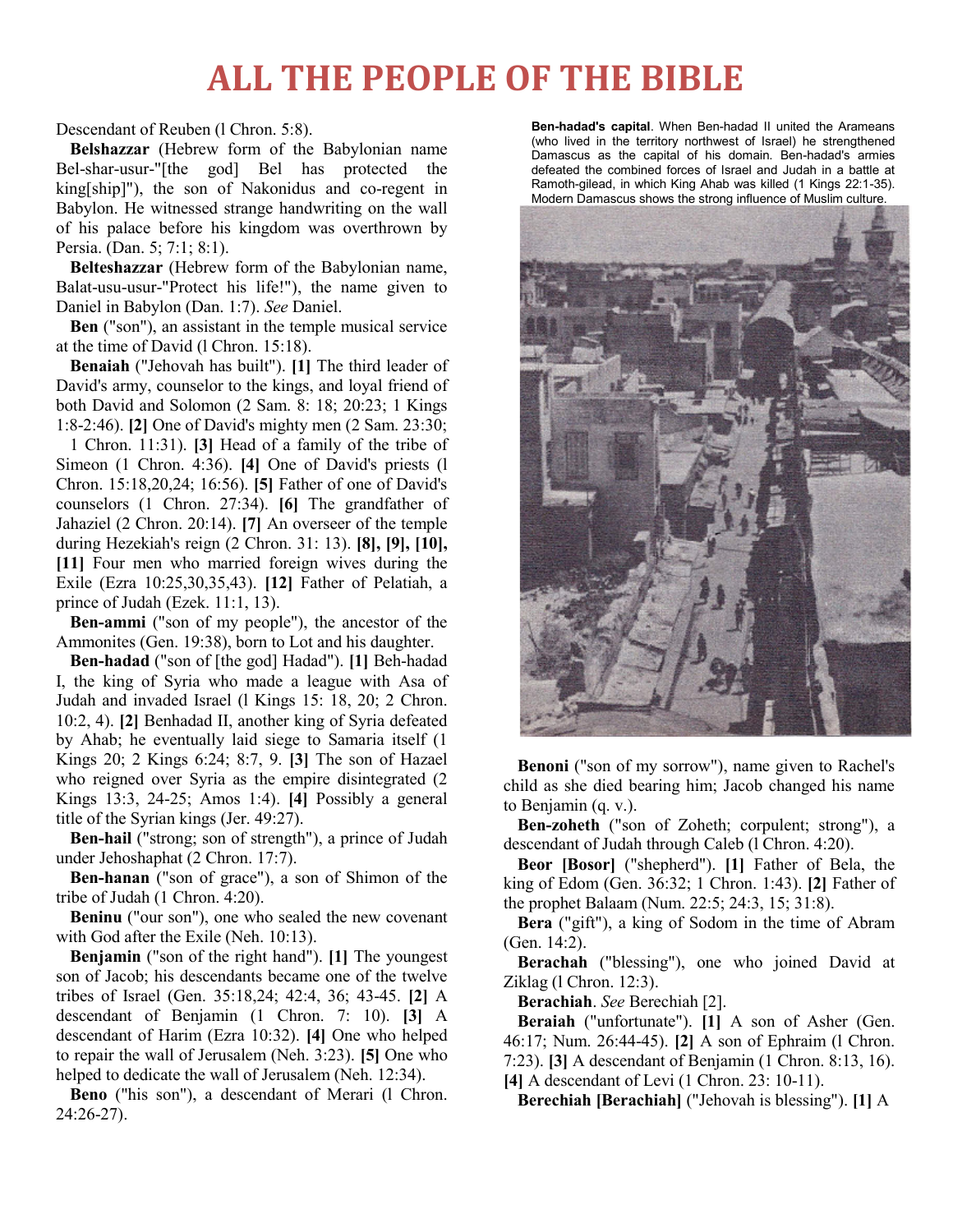descendant of Jehoiakim (1 Chron. 3:20). **[2]** Father of Asaph, the chief singer (l Chron. 6:39; 15:17). **[3]** A Levite who lived near Jerusalem (1 Chron. 9:16). **[4]** One of the tabernacle doorkeepers (l Chron. 15:23). **[5]** A descendant of Ephraim in the time of Pekah (2 Chron. 28: 12). **[6]** Father of one who repaired the wall of Jerusalem (Neh. 3:4, 30; 6: 18).

**Bered** (" seed place"), a descendant of Ephraim (l Chron. 7:20); perhaps the same as Becher (Num. 26:35).

Beri ("expounder"), a descendant of Asher (1 Chron. 7:36).

**Beriah** ("unfortunate"). **[1]** A descendant of Asher (Gen. 46:17; Num. 26:44-45; 1 Chron. 7:30-31). **[2]** A descendant of Ephraim (l Chron. 7:23). **[3]** A descendant of Benjamin (1 Chron. 8:13,16). **[4]** A descendant of Levi (1 Chron. 23:10-11).

**Bernice** ("victorious"), the immoral daughter of Herod Agrippa I. She and her brother Agrippa (with whom she was living in incest) sat in judgment on Paul (Acts 25:13, 23; 26:30).

**Berodach-baladan**, a copyist's mistake or another form of Merodach-baladan (q.v.).

**Besai** ("treading down"), one who returned to Jerusalem with Zerubbabel (Ezra 2:49; Neh.7:52).

**Besodeiah** ("given to trust in Jehovah"), one of the repairers of the old gate of Jerusalem (Neh. 3:6).

**Beth-rapha** ("place of fear"), a descendant of Judah through Caleb (1 Chron. 4:12).

**Bethuel** ("dweller in God"), a son of Nahor, Abraham's brother (Gen. 22:22-23; 28:5).

**Bezai** ("shining; high").**[1]** An ancestor of 323 captives returning from the Exile (Ezra 2:17; Neh. 7:23). **[2]** One who sealed the new covenant with God after the Exile (Neh. 10:18).

**Bezaleel** ("God is protection"). **[1]** A chief worker and designer of the tabernacle (Exod. 31:2; 35:30; 36:1-2). **[2]** One who had married a foreign wife (Ezra 10:30).

**Bezer** ("strong"), one of the heads of Asher (1 Chron. 7:37).

**Bichri** ("youth; firstborn"), an ancestor of Sheba, who rebelled against David (2 Sam. 20: 1).

**Bidkar** ("servant of Ker [Kar]"), a captain in the service of Jehu who executed the sentence on Ahab's son (2 Kings 9:25).

**Bigtha** ("given by fortune"), a chamberlain of Ahasuerus (Esther 1:10).

**Bigthan [Bigthana]** ("given by fortune"), a chamberlain who conspired against Ahasuerus (Esther 2:21; 6:2).

**Bigvai** ("happy; of the people"). **[1]** A chief who came up with Zerubbabel (Ezra 2:2; Neh. 7:7). **[2]** An ancestor of captives returning from the Exile (Ezra 2: 14; Neh. 7: 19). **[3]** One whose descendants returned with Ezra (Ezra

8: 14). **[4]** The name of a family who sealed the new covenant with God after the Exile (Neh. 10:16).

**Bildad** ("lord Adad; son of contention"), one of Job's three "friends" (Job 2:11; 8:1; 18:1; 25:1; 42:9).

**Bilgah** ("bursting forth; firstborn"). **[1]** A priest in the tabernacle service (1 Chron. 24: 14). **[2]** A priest who came up to Jerusalem with Zerubbabel (Neh. 12:5, 18).

**Bilgai** ("bursting forth"), one who sealed the new covenant with God after the Exile (Neh. 10:8); perhaps the same as Bilgah [2].

**Bilhah** ("tender"), the handmaid of Rachel and mother of Dan and Naphtali (Gen. 29:29; 30:3-5, 7).

**Bilhan** ("tender"). **[1]** A descendant of Seir (Gen. 36:27; 1 Chron. 1:42). **[2]** A descendant of Benjamin (1 Chron. 7: 10).

**Bilshan** ("searcher"), a prince who returned from the Exile (Ezra 2:2; Neh. 7:7).

**Bimhal** ("circumcised"), a descendant of Asher (1 Chron. 7:33).

**Binea** ("wanderer"), a descendant of Saul (1 Chron. 8:37; 9:43).

**Binnui** ("being a family"). **[1]** A Levite appointed by Ezra to weigh gold and silver (Ezra 8:33). **[2],[3]** Two men who married foreign wives during the Exile (Ezra 10:30, 38). **[4]** One who repaired the wall of Jerusalem (Neh. 3:24; 10:9). **[5]** A Levite who came up with Zerubbabel (Neh. 12:8). **[6]** *See* Bani [4].

**Birsha** ("thick; strong"), a king of Gomorrah in the days of Abraham (Gen. 14:2).

**Birzavith** ("olive well"), descendant of Asher (1 Chron. 7:31).

**Bithiah** ("daughter of Jehovah"), a daughter of the pharaoh and wife of Mered (1 Chron. 4:18); her name implies her conversion.

**Biztha** ("eunuch"), one of Ahasuerus' eunuchs (Esther 1:10).

**B1astus** ("a bud"), the chamberlain of Herod Agrippa I (Acts 12:20).

**Boanerges**, the surname bestowed upon James and John, the sons of Zebedee. It means "sons of thunder" (Mark 3: 17).

**Boaz [Booz]** ("fleetness; strength"), a Bethlehemite of Judah who became the husband of Ruth and an ancestor of Christ (Ruth 2-4; Matt. 1:5; Luke 3:32).

**Bocheru** ("youth"), a descendant of King Saul (1 Chron. 8:38; 9:44).

**Bohan** ("stumpy''), a descendant of Reuben for whom a boundary stone between Judah and Benjamin was named (Josh. 15:6; 18:17).

**Booz**, Greek form of Boaz (q.v.).

**Bosor**, Greek form of Beor (q.v.).

**Bukki** ("proved of Jehovah; mouth of Jehovah"). **[1]** An ancestor of Ezra and descendant of Aaron